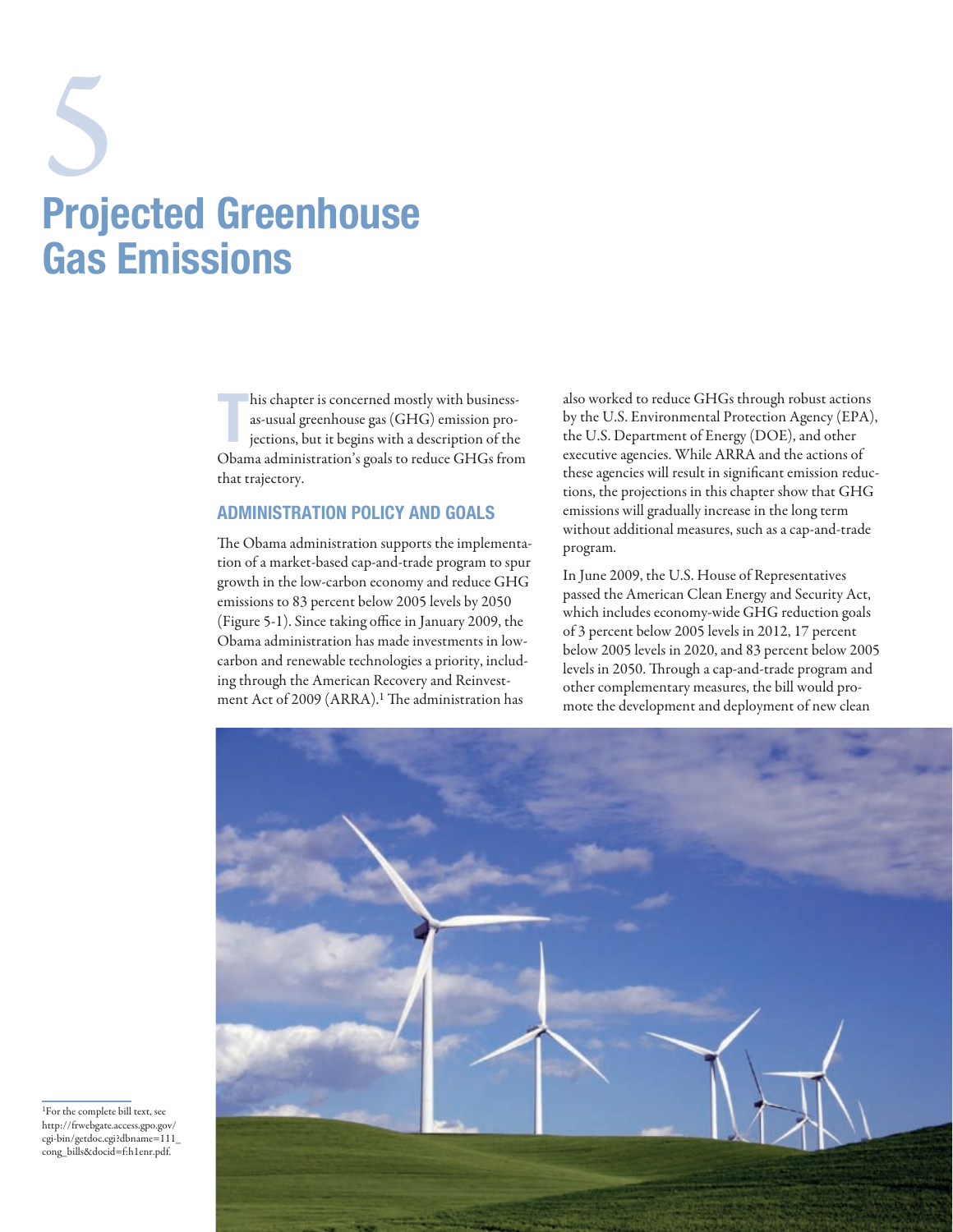energy technologies that would fundamentally change the way we produce, deliver, and use energy.

The bill would: (1) advance energy efficiency and reduce reliance on oil; (2) stimulate innovation in clean coal technology to sequester GHG emissions before they enter the atmosphere; (3) accelerate the use of renewable sources of energy, including biomass, wind, solar, and geothermal; (4) create strong market demand in the long run for these next-generation technologies, which will result in increased domestic manufacturing and enable American workers to play a central role in U.S. clean energy transformation; and (5) play a critical role in the American economic recovery and job growth—from retooling shuttered manufacturing plants to make wind turbines, to using equipment and expertise in drilling for oil to develop clean energy from underground geothermal sources, to tapping into American ingenuity to engineer coalfired power plants that do not contribute to climate change.

In early 2010, the Senate was considering its own legislation, with similarly bold targets, to promote clean energy and reduce GHG emissions. If the Senate and House pass bills, a conference committee will be convened to resolve disagreements and negotiate a compromise bill for consideration in both legislative bodies.

In December 2009, at the Fifteenth Conference of the Parties of the United Nations Framework Convention on Climate Change (UNFCCC), as part of a Copenhagen Accord involving GHG mitigation contributions by developed and key developing countries, the Obama administration proposed a U.S. GHG emissions reduction target in the range of 17 percent below 2005 levels by 2020 and approximately 83 percent below 2005 levels by 2050, ultimately aligned with final U.S. legislation.

## Chapter Overview

This chapter provides business-as-usual projections of U.S. GHG emissions through 2020 and beyond. These projections reflect national estimates considering population growth, long-term economic growth potential, and historical rates of technology improvement, and the projections are consistent with historic average weather. The projections are based on anticipated trends in technology deployment and adoption, demand-side efficiency gains, fuel switching, and many of the implemented policies and measures discussed in Chapter 4.2

Despite the recent global economic turmoil, the U.S. economy is expected to recover and emissions are expected to grow in the long term in a businessas-usual case. Even with projected growth in absolute emissions, emissions per unit of gross domestic product are expected to decline.

#### Figure 5-1 Projected U.S. GHG Emissions Meeting Recently Proposed Goals Versus Business as Usual

By 2050, the Obama administration's goal is to reduce U.S. greenhouse gas emissions approximately by 83 percent from 2005 levels, in the same range as legislation passed by the U.S. Congress



Source: U.S. EPA 2009. The historical data are derived from the *Inventory of U.S. Greenhouse Gas Emissions and Sinks: 1990–2007*; the baseline scenario is from EPA's ADAGE (Applied Dynamic Analysis of the Global Economy) model; and the decreasing emissions line includes the Waxman-Markey goals for 2012, 2020, 2030, and 2050, with intervening years interpolated.

Projections are provided by gas and by sector. In keeping with the reporting guidelines of the UNFCCC, gases included in this report are carbon dioxide  $(CO<sub>2</sub>)$ , methane  $(CH<sub>4</sub>)$ , nitrous oxide  $(N<sub>2</sub>O)$ , hydrofluorocarbons (HFCs), perfluorocarbons (PFCs), and sulfur hexafluoride ( $SF<sub>6</sub>$ ). CO<sub>2</sub> emissions are reported for the following sectors: electric power generation and residential, commercial, industrial, and transportation end use.

Proposed or planned policies that had not been implemented as of March 31, 2009, as well as sections of existing legislation that require implementing regulations or funds that have not been appropriated, are not included in the projections. The projections include provisions from ARRA, but do not include, for example, the vehicle fuel economy and emission standards announced by the President in May 2009 and finalized in 2010.3

# U.S. Greenhouse Gas Emissions: 2000–2020

## Trends in Total Greenhouse Gases

DOE's Energy Information Administration (EIA) April 2009 update of the *Annual Energy Outlook 2009*  (AEO 2009) provides a baseline projection of energyrelated  $CO<sub>2</sub>$  emissions out to 2030, and reflects the provisions of ARRA, enacted in mid-February 2009 (U.S. DOE/EIA 2009h). Projected CO<sub>2</sub> emissions in the AEO 2009 are adjusted to match the international inventory convention.4 EPA prepared the projections of non-energy-related  $CO<sub>2</sub>$  emissions and non- $CO<sub>2</sub>$ emissions. Non- $CO<sub>2</sub>$  emission projections are based on the report *Global Anthropogenic Non-CO<sub>2</sub> Greenhouse Gas Emissions: 1990–2020* (U.S. EPA/OAP 2006b). The U.S. Department of Agriculture prepared the estimates of carbon sequestration. Historical

2 Because Chapter 5 projections and Chapter 4 mitigation effects of policies and measures are calculated using different methodologies, estimates of the total effect of policies and measures derived from each chapter are not directly comparable.

3 For the full text of the announcement, see http://www. whitehouse.gov/the\_press\_office/ Remarks-by-the-President-onnational-fuel-efficiency-standards/.

4 The AEO 2009 estimate for bunker fuels was subtracted and replaced with an EPA estimate that reflects a broader definition of bunker fuels consistent with the international inventory convention. The AEO 2009 estimate of non-energy CO<sub>2</sub> emissions was replaced by an EPA estimate of non-energy  $CO<sub>2</sub>$  emissions from fuel use and all other non-energy CO<sub>2</sub> emissions (e.g., industrial processes). This is consistent with previous *U.S. Climate Action Reports*. An estimate of CO<sub>2</sub> emissions in the U.S. territories was added to the AEO 2009 number, since these emissions are not included in the AEO.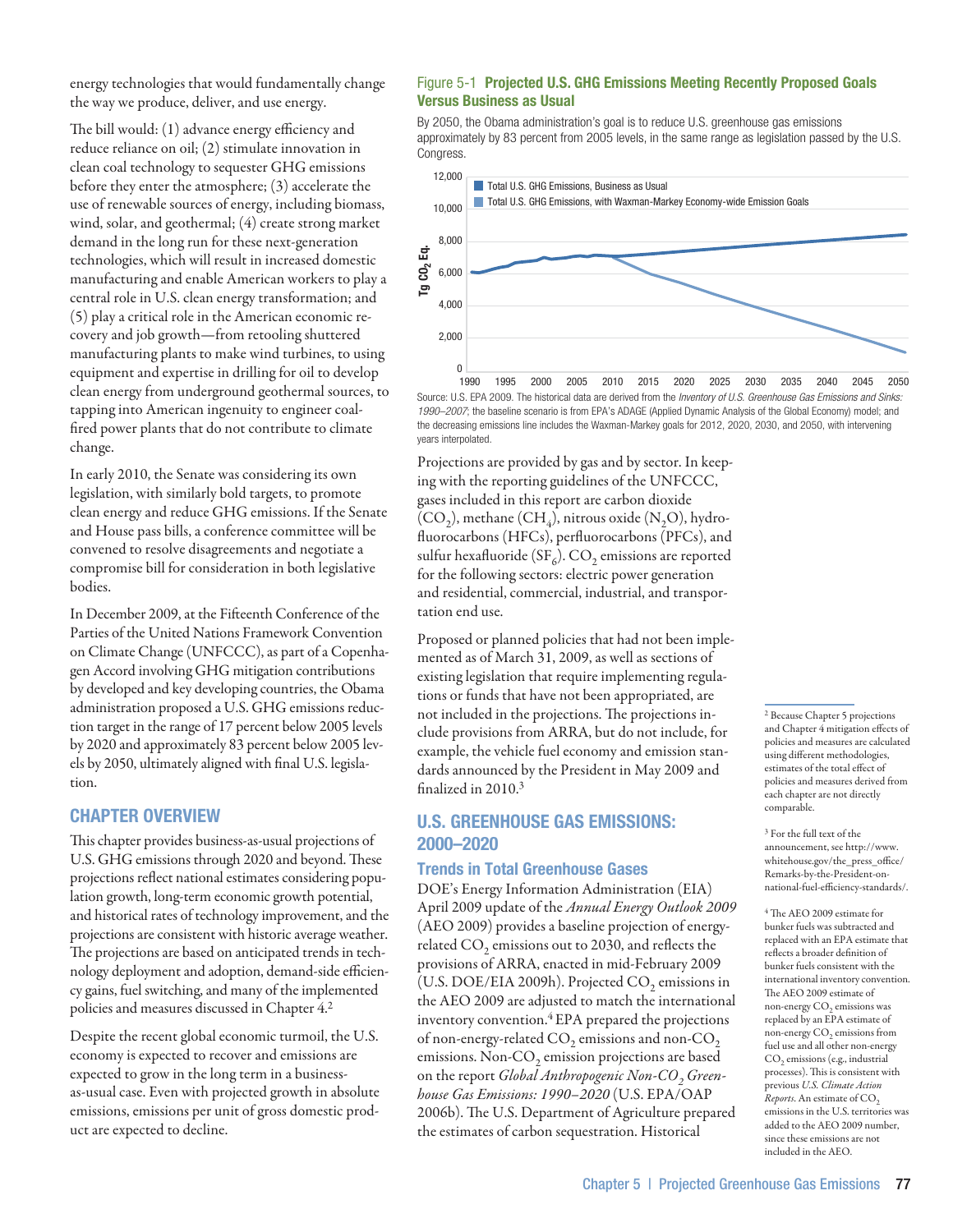emissions data are drawn from the *Inventory of U.S. Greenhouse Gas Emissions and Sinks: 1990–2007* (U.S. EPA/OAP 2009). In general, the projections reflect long-run trends and do not attempt to consider shortrun departures from those trends, with the exception that EIA explicitly models the current recession in its 2010 CO<sub>2</sub> emissions projection.

All GHGs in this chapter are reported in teragrams of  $CO<sub>2</sub>$  equivalents (Tg  $CO<sub>2</sub>$  Eq.), in keeping with the reporting guidelines of the UNFCCC. The conversions of non- $CO<sub>2</sub>$  gases to  $CO<sub>2</sub>$  equivalents are based on the 100-year global warming potentials listed in the Second Assessment Report of the Intergovernmental Panel on Climate Change (IPCC 1996).

Inventory totals of GHG emissions for 2000, 2005, and 2007 and projections for 2010, 2015, and 2020 are shown in Table 5-1. From 2005 to 2020, total GHG emissions in the baseline are projected to increase by 4 percent, from  $7,109$  Tg CO<sub>2</sub> Eq. to  $7,416$  Tg CO<sub>2</sub> Eq., while the U.S. gross domestic product is projected to grow by 40 percent (US DOE/EIA 2009a).

Given the implementation of programs and measures in place as of spring 2009 and current economic projections, total gross U.S. GHG emissions are expected to drop slightly below 2005 emissions in the short term, but will rise steadily in the long term as population and total economic activity grow. Increased demand for energy services will be offset in part by shifts toward less energy-intensive industries, efficiency improvements, and increased use of renewable energy

technologies and other less carbon-intensive energy fuels. More rapid improvements in technologies that emit fewer GHGs, new GHG mitigation requirements, or more rapid adoption of voluntary GHG emission reduction programs could result in lower GHG emission levels than in the baseline projection (U.S. DOE/EIA 2009a, 2009b).

Between 2005 and 2020,  $CO<sub>2</sub>$  emissions in the baseline projection are estimated to increase by 1.5 percent. Over the same period,  $CH<sub>A</sub>$ , N<sub>2</sub>O, and PFC emissions are expected to grow by 8 percent, 5 percent, and 4 percent, respectively. A large portion of emissions growth is driven by HFCs, which are projected to more than double between 2005 and 2020, as they are more extensively used as a substitute for ozone-depleting substances. Slow growth in  $CO<sub>2</sub>$ emissions is driven by a combination of policies implemented to increase efficiency and the use of renewable energy, as well as increasing energy prices and economic projections that are lower than those estimated in the 2006 *U.S. Climate Action Report* (2006 CAR). Some non-CO<sub>2</sub> emission sources are less affected by short-term economic disruptions than CO<sub>2</sub> emission sources. For example,  $CH_4$  emissions from landfills are a result of waste deposited over a long period of time, as opposed to sources based only on current economic activity.

#### Carbon Dioxide Emissions

Energy-related  $CO<sub>2</sub>$  emission estimates are taken from EIA's AEO 2009, but are adjusted to match interna-

Table 5-1 Historical and Projected U.S. Greenhouse Gas Emissions from All Sources: 2000–2020 (Tg CO<sub>2</sub> Eq.) Between 2005 and 2020, total gross U.S. greenhouse gas emissions are expected to grow by 4 percent, while U.S. gross domestic product is expected to increase by 40 percent. Energy-related CO<sub>2</sub> emissions are expected to grow by 1.5 percent, reflecting the development and deployment of clean energy technologies, while non- $CO<sub>2</sub>$  emissions growth will be driven by the shift from gases regulated under the *Montreal Protocol* to hydrofluorocarbons.

| <b>Greenhouse Gases</b>                             |        | <b>Historical GHG Emissions</b> |          | <b>Projected GHG Emissions</b> |          |          |
|-----------------------------------------------------|--------|---------------------------------|----------|--------------------------------|----------|----------|
|                                                     | 20001  | 20051                           | 20071    | 2010                           | 2015     | 2020     |
| Energy-Related Carbon Dioxide <sup>2</sup>          | 5,562  | 5.724                           | 5,736    | 5,633                          | 5.721    | 5,813    |
| Non-energy Carbon Dioxide <sup>3</sup>              | 394    | 368                             | 368      | 368                            | 368      | 368      |
| Methane <sup>4</sup>                                | 591    | 562                             | 585      | 590                            | 593      | 605      |
| Nitrous Oxide <sup>4</sup>                          | 329    | 316                             | 312      | 314                            | 322      | 332      |
| Hydrofluorocarbons <sup>4</sup>                     | 100    | 116                             | 126      | 147                            | 209      | 279      |
| Perfluorocarbons <sup>4</sup>                       | 14     | 6                               | 8        |                                |          | 6        |
| Sulfur Hexafluoride <sup>4</sup>                    | 19     | 18                              | 17       | 15                             | 13       | 13       |
| International Bunker Fuels (not included in totals) | 100    | 113                             | 110      | 109                            | 108      | 107      |
| U.S. Territories                                    | 36     | 53                              | 51       | 63                             | 74       | 86       |
| <b>Total Gross Emissions</b>                        | 7.008  | 7,109                           | 7.150    | 7.074                          | 7,233    | 7,416    |
| Net Sequestration Removals <sup>5</sup>             | $-718$ | $-1,123$                        | $-1,063$ | $-1,238$                       | $-1.218$ | $-1,210$ |
| <b>Total Net Emissions</b>                          | 6,291  | 5,986                           | 6.088    | 5,836                          | 6.014    | 6,206    |

<sup>1</sup> Historical emissions and sinks data are from U.S. EPA/OAP 2009. Bunker fuels and biomass combustion are not included in inventory calculations

 $^2$  Energy-related CO<sub>2</sub> projections are calculated from U.S. DOE/EIA 2009h, with adjustments made to remove any non-energy CO<sub>2</sub>.

 $3$  Non-energy CO<sub>2</sub> includes emissions from non-energy fuel use and industrial processes.

4 Non-CO<sub>2</sub> emission projections are based on US EPA/OAP 2006b, adjusted to 2007 inventory emissions.

5 Details on disaggregated historical and projected sequestration data can be found in Table 5-3.

Note: Totals may not sum due to independent rounding.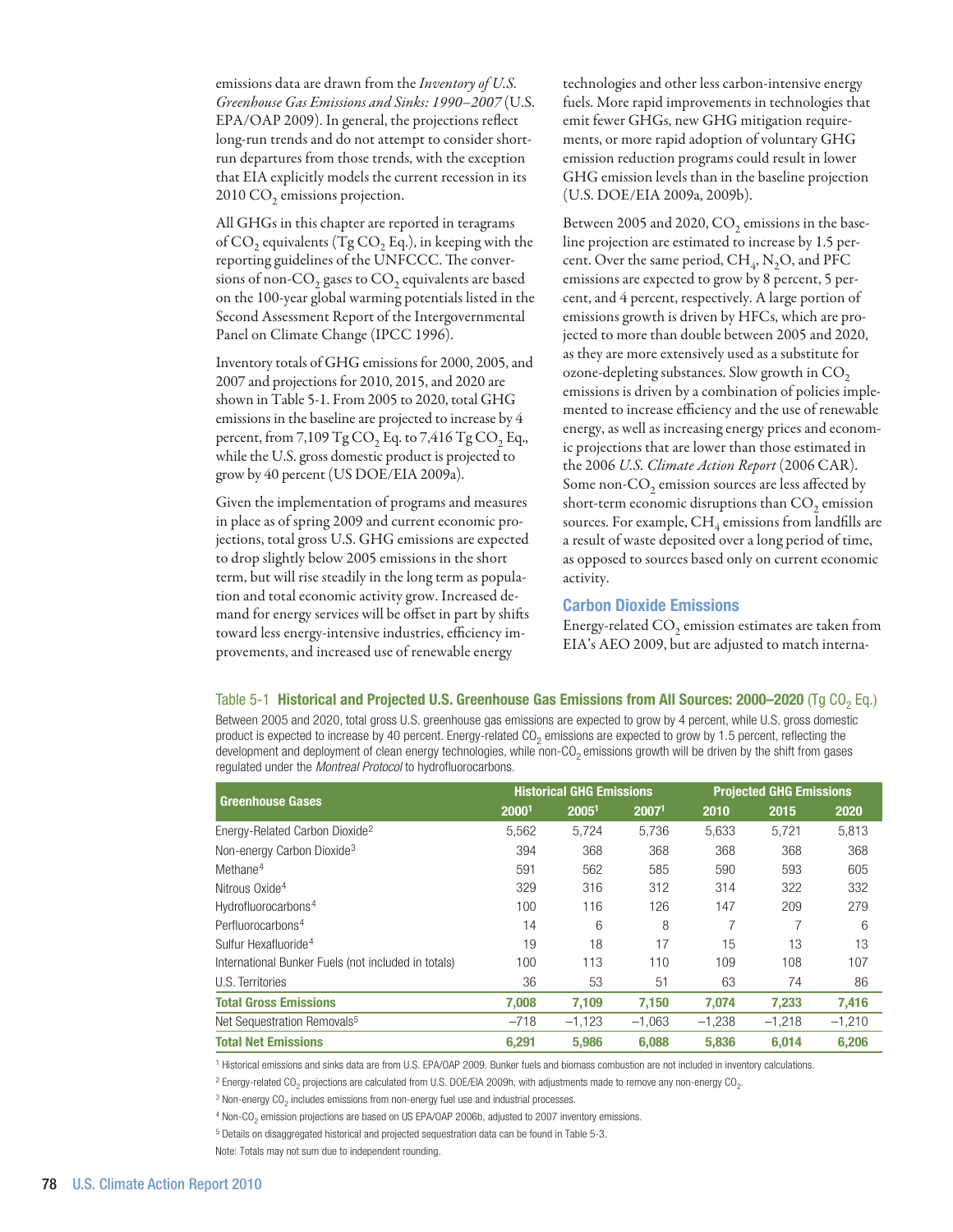tional inventory convention, as described later in this chapter. AEO 2009 presents projections and analysis of U.S. energy supply, demand, and prices through 2030, based on results from EIA's National Energy Modeling System. The projections in AEO 2009 look beyond current economic and financial turmoil and focus on factors that drive U.S. energy markets in the longer term. Key issues highlighted in AEO 2009 include higher but uncertain world oil prices, growing concern about GHG emissions and their impacts on energy investment decisions, the increasing use of renewable fuels, the expanding production of unconventional natural gas, the shift in the transportation fleet to more efficient vehicles, and improved efficiency in end-use appliances (U.S. DOE/EIA 2009a, 2009b).

Energy-related  $CO<sub>2</sub>$  emissions are projected to grow by 0.1 percent per year from 2005 to 2020, as compared with 1.3 percent per year from 1990 to 2005. The growth rate between 2005 and 2020 is moderated by the impact of the current recession in the United States. In 2020, energy-related CO<sub>2</sub> emissions are projected to total 5,813  $TgCO<sub>2</sub>$ , about 1.5 percent higher than in 2005 (U.S. DOE/EIA 2009h).

Non-energy sources of  $CO<sub>2</sub>$  emissions include feedstock use of energy fuels in manufacturing, natural gas production and processing, the cement industry, and waste handling and combustion. As U.S. firms voluntarily adopt recapture technologies and other mitigation practices, these emissions will slow in growth and even decline in some sectors. Because the underlying sources are so varied, no single driver of projections is available. Therefore, the estimates presented here are historical extrapolations from the U.S. GHG inventory trends (U.S. EPA/OAP 2009). Emissions from these sources are expected to remain approximately constant, as some sources have historically increased and others have decreased, at  $368$  Tg CO<sub>2</sub> Eq. in 2005 and 2020.

#### Non-Carbon Dioxide Emissions

Emissions other than  $CO<sub>2</sub>$  currently represent about 15 percent of U.S. GHG emissions. Non-CO<sub>2</sub> GHG emissions include  $CH_4$  emissions from natural gas production and transmission, coal mine operations, landfills, and livestock operations;  $N<sub>2</sub>O$  emissions from agriculture and, to a lesser degree, transportation; and HFCs, PFCs, and  $SF_6$  gases from industrial activities including, in some cases, the life cycles of the resulting products (Table 5-2).

Non-CO<sub>2</sub> emission projections are based on EPA's *Global Anthropogenic Non-CO2 Greenhouse Gas Emissions: 1990–2020* (U.S. EPA/OAP 2006b). Projections in this report are based on a combination of trends in historical emissions and source-specific modeling. These projections have been adjusted to align with the most recent U.S. GHG emissions inventory (U.S. EPA/OAP 2009). EPA is currently updating its

non-CO<sub>2</sub> emission projections, but the results were not available in time for this report. In some cases, non- $CO<sub>2</sub>$  emissions can be less sensitive to short-term economic disruptions than energy-related  $CO<sub>2</sub>$  emissions. For example,  $CH_4$  emissions from landfills result from waste deposited over a long period of time.

#### *Methane Emissions*

Between 2005 and 2020, total  $CH<sub>4</sub>$  emissions are estimated to increase by about 8 percent as underlying economic activity increases over the projection period, with fugitive emissions from increased natural gas production the largest influence. However, these increases are expected to be mitigated by greater control of  $\rm CH_{4}$ emissions from landfills, coal mines, and manure through increased flaring, recovery, and use.  $CH<sub>4</sub>$  capture-and-use projects are driven in part by the prices of electricity and natural gas, which increase over the projection period.

#### *Nitrous Oxide Emissions*

 $N<sub>2</sub>O$  emissions are estimated to rise from 316 Tg CO<sub>2</sub> Eq. in 2005 to 332  $TgCO<sub>2</sub>$  Eq. in 2020—an increase of 5 percent. Emissions from agriculture, the largest

### Table 5-2 U.S. Non-CO<sub>2</sub> Emissions by Source and Gas (Tg CO<sub>2</sub> Eq.)

Emissions other than  $CO<sub>2</sub>$  include methane from agriculture, landfills, and natural gas production; nitrous oxide from agriculture; and HFCs, PFCs, and  $SF<sub>6</sub>$  from industrial production. Of these, HFCs are expected to grow the fastest due to the ongoing CFC and HCFC phaseout and replacement with HFCs.

| <b>Gases and Sources</b>                 | 2005 | 2010           | 2015 | 2020           |
|------------------------------------------|------|----------------|------|----------------|
| Methane $(CH_{4})$                       | 562  | 590            | 593  | 605            |
| Agriculture CH <sub>4</sub>              | 186  | 192            | 189  | 189            |
| Landfills                                | 128  | 130            | 128  | 128            |
| Natural Gas                              | 106  | 113            | 125  | 138            |
| Coal Mines                               | 63   | 61             | 56   | 56             |
| Other                                    | 79   | 95             | 94   | 95             |
| Nitrous Oxide $(N,0)$                    | 316  | 314            | 322  | 332            |
| Agriculture N <sub>2</sub> O             | 225  | 227            | 232  | 237            |
| Mobile Combustion                        | 37   | 26             | 26   | 28             |
| Nitric and Adipic Acid Production        | 25   | 29             | 30   | 32             |
| Other                                    | 29   | 32             | 33   | 34             |
| <b>Hydrofluorocarbons (HFCs)</b>         | 116  | 147            | 209  | 279            |
| <b>ODS Substitutes (HFCs)</b>            | 100  | 135            | 198  | 268            |
| HCFC-22 (HFC-23)                         | 16   | 12             | 11   | 11             |
| Semiconductors                           | 0.2  | 0.3            | 0.2  | 0.2            |
| <b>Perfluorocarbons (PFCs)</b>           | 6    | 7              | 7    | 6              |
| Aluminum                                 | 3    | $\overline{4}$ | 4    | $\overline{4}$ |
| Semiconductors                           | 3    | $\overline{4}$ | 3    | 3              |
| Sulfur Hexafluoride (SF <sub>6</sub> )   | 18   | 15             | 13   | 13             |
| Electrical Transmission and Distribution | 14   | 12             | 12   | 11             |
| Magnesium                                | 3    | $\overline{2}$ | 1    | 1              |
| Semiconductors                           | 1    | 1              | 1    | 1              |

 $CFCs = chlorofluorocarbons$ ;  $ODS = ozone-depleting substance$ ;  $HCFCs = hydrochlorofluorocarbons$ .

Note: Totals may not sum due to independent rounding.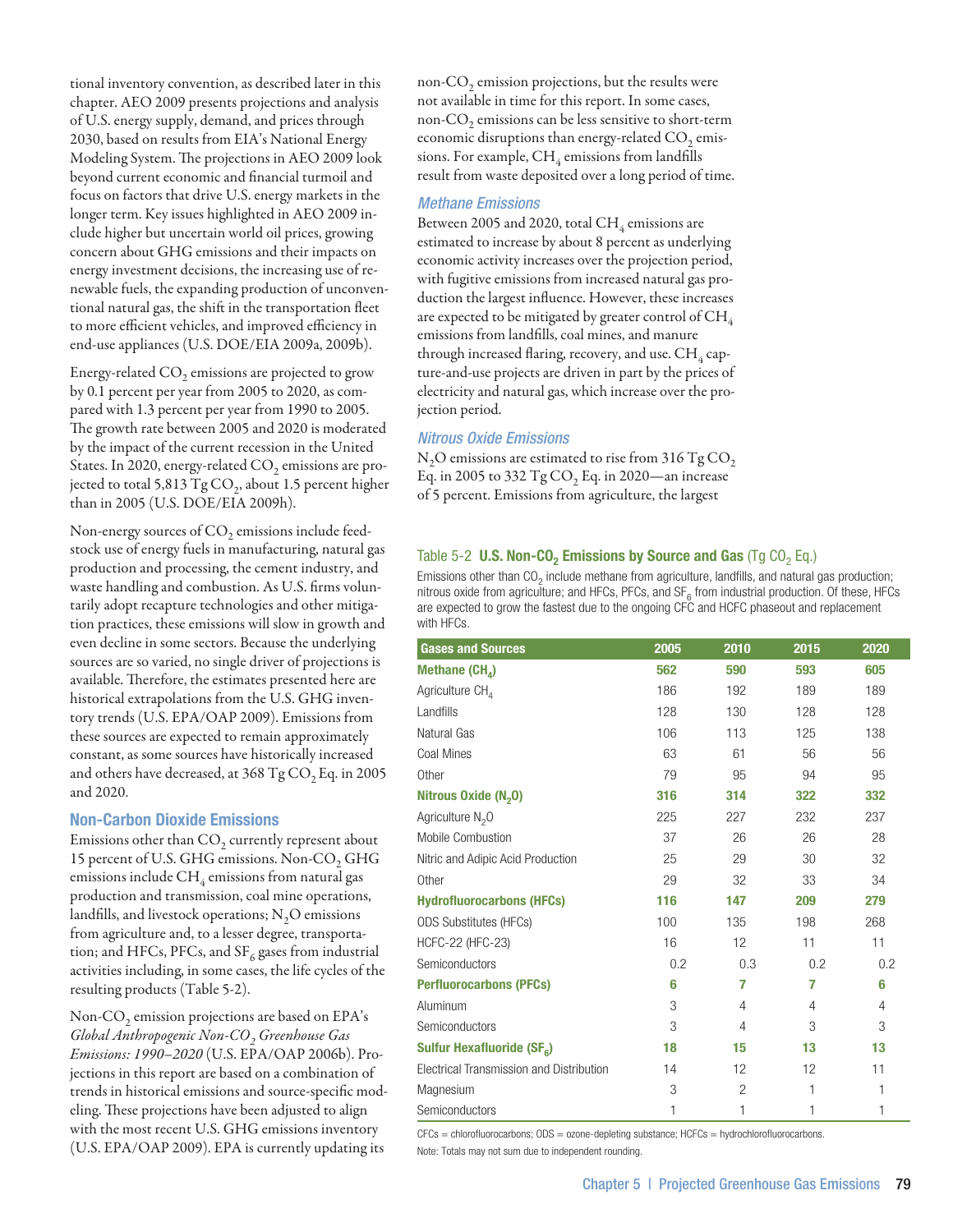source of  $\mathrm{N}_2\mathrm{O}$  emissions, are estimated to increase from 225 Tg  $CO<sub>2</sub>$  Eq. in 2005 to 237 Tg  $CO<sub>2</sub>$  Eq. in 2020. In contrast,  $N<sub>2</sub>O$  emissions from transportation are estimated to decrease over the same time period due to improvements in vehicle emission control technologies.

# *HFCs, PFCs, and SF<sub>6</sub> Emissions*

HFC emissions are estimated to increase by more than 140 percent between 2005 and 2020, from 116  $Tg\text{CO}_2$  Eq. to 279  $Tg\text{CO}_2$  Eq. Over the same period, PFC emissions are estimated to remain flat, and SF $_6$ emissions are estimated to decline somewhat through increased voluntary control.

HFC emissions are increasing because demand for refrigeration and air conditioning is increasing and because HFCs are predominantly used as alternatives for ozone-depleting substances, such as the hydrochlorofluorocarbons (HCFCs) that are being phased out under the *Montreal Protocol on Substances That Deplete the Ozone Layer*. Both HFCs and HCFCs are GHGs, but HCFCs are not included here consistent with UNFCCC guidelines. Growth of HFCs is anticipated to continue well beyond 2020 if left unconstrained. Other sources of HFCs, PFCs, and SF $_{6}$  in industrial production include aluminum, magnesium, and semiconductor manufacturing and, in the case of  $SF<sub>6</sub>$ , electricity transmission and distribution. These projections assume that voluntary emission reduction goals set by these industries will be met by implementing process improvements and emission control technologies.

#### Bunker Fuels

Bunker fuels consist of jet fuel, residual fuel oil, and distillate fuel oil used for international aviation and marine transport. Between 1990 and 2007, CO<sub>2</sub> emissions from bunker fuels declined by 5 percent from 114 million metric tons of carbon dioxide  $(MMTCO<sub>2</sub>)$  to 109 MMTCO<sub>2</sub>. Although emissions from international flights departing the United States have increased by 14 percent, emissions from international shipping voyages have decreased by 18 percent. The projection in Table 5-1 extends the annual rate of decline (from 1990 to 2007) through 2020 (U.S. EPA/OAP 2006b).

#### **Sequestration**

Forests and agricultural soils sequester a large amount of CO<sub>2</sub> from the atmosphere. In 2007, American forests and soils sequestered approximately  $1,063$  Tg CO<sub>2</sub> Eq., or 15 percent of total gross U.S. GHG emissions (U.S. EPA/OAP 2009). This net removal of atmospheric  $CO<sub>2</sub>$  is largely the result of careful land-use decisions in the forestry and agriculture sectors, including afforestation, reforestation, forest management techniques, and increased adoption of reduced-tillage practices in agriculture. The continuation and increased adoption of such practices are expected to increase net carbon sequestration within the next decade.

Net sequestration estimated in this report is  $-1,210$ Tg CO<sub>2</sub> Eq. in 2020 (specific data on sequestration for each significant sink can be found in Table 5-3). Net forest land area in the United States is expected to decline by 2 percent from 2002 to 2030 (Haynes et al. 2007), largely due to conversion to urban forest and developed areas.<sup>5</sup> Given this low rate of projected change in U.S. forest land area, the projected increase in net forest carbon uptake is largely due to expected changes in management practices (including intensification), afforestation/reforestation, and increased adoption of sustainable forestry practices.

Intensified management of forests can lead to an increased rate of growth, which will increase the uptake of carbon. Though harvesting on forest land removes much of the above-ground carbon, there is a positive growth-to-harvest ratio in U.S. forests, meaning that more carbon is accruing than is being harvested. Because most of the timber harvested from U.S. forests is stored in wood products or disposed of in solid waste disposal facilities, significant quantities of carbon in harvested wood are stored rather than released. The reversion of cropland to forest land also increases carbon in biomass.

In the agricultural sector, changes in agricultural soil management can lead to increases in carbon sequestration. Much of the carbon accumulation that has occurred in cropped soils in the United States over the last 20 years is attributable to the Conservation Reserve Program (see Chapter 4) and land-use conversions from annual crops to perennial hay and grazing land (USDA 2008). Changes in other soil management practices have also contributed to the higher carbon stock in U.S. agricultural soils and are projected to continue through 2020 (Table 5-3). These practices include increased use of conservation tillage (particularly no-till), reduced frequency of summer fallow, and increased application of manure to cropland and pasture.

#### Adjustments

Adjustments, primarily to the energy-related  $\mathrm{CO}_2$ emissions reported in this chapter, were made to more closely adhere to UNFCCC guidelines. Emissions in U.S. territories, predominantly fuel-related, were added, and the military and civilian international use of bunker fuels was subtracted from the totals and is reported separately. Emissions from fuel use in U.S. territories are projected to increase from 53  $TgCO<sub>2</sub>$ Eq. to  $86 \text{ Tg CO}_2$  Eq. in 2020, based on extrapolation of historical trends. Emissions from international bunker fuels will decrease from  $113 \text{ Tg CO}_2$  Eq. in 2005 to  $107 \text{ Tg CO}_2$  Eq. in 2020 based on extrapolation of historical trends.

<sup>5</sup> Updated projections for urban forest land are expected in the upcoming U.S. Forest Service 2010 Resources Planning Act (RPA) Assessment. See http://www.fs.fed. us/research/rpa/.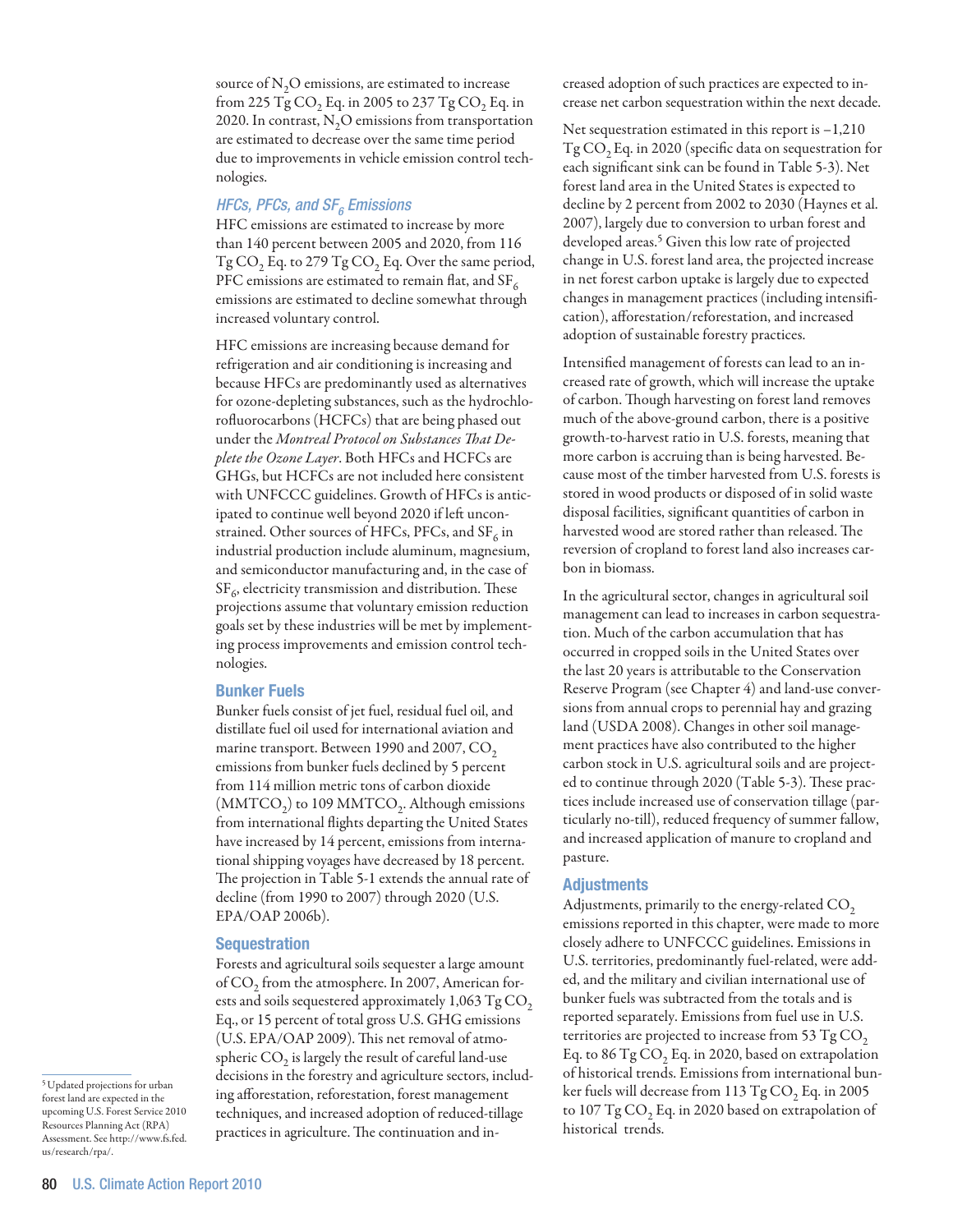# Sectoral Carbon Dioxide Emissions *Electric Power CO<sub>2</sub> Emissions*

The largest share of U.S. energy-related  $CO<sub>2</sub>$  emissions comes from electricity generation, currently about one-third of U.S. GHG emissions.  $CO<sub>2</sub>$  emissions are projected to increase by approximately 4 percent from 2005 to 2020, or from 2,381 Tg CO<sub>2</sub> to 2,466 Tg  $CO<sub>2</sub>$  (Table 5-4). Of the  $CO<sub>2</sub>$  emissions attributable to the electricity consumed in each economic sector, most of the increase can be attributed to the residential and commercial sectors; emissions attributable to the industrial sector are expected to decrease during that time (Table 5-5).

The combination of recently enacted energy policies, such as energy efficiency measures and renewable energy incentives, and rising energy prices slows the growth in U.S. consumption of primary energy relative to historical trends. Further, when slower demand growth is combined with increased use of renewable energy technologies and fewer additions of new coalfired conventional power plants, growth in  $CO<sub>2</sub>$  emissions due to electricity generation also is slowed relative to historical experience. The share of electricity generation that comes from fossil fuels—primarily, coal and natural gas—is expected to decline, and the share from renewables is expected to increase from 8 percent in 2005 to 15 percent in 2020.

Although a comprehensive federal policy has yet to be enacted to address climate change, growing concerns

about GHG emissions appear to be affecting investment decisions in the electricity sector. In the United States, potential regulatory policies to address climate change are in various stages of development at the state, regional, and federal levels. In addition to ongoing uncertainty with respect to future demand growth

## Table 5-3 Projections of Net Carbon Sequestration Uptake (Tg  $CO<sub>2</sub>$  Eq.)

Increases in carbon sequestration from forests will lead to an overall increase in sequestration from today's levels by 2020.

| <b>Sources of Sequestration</b> | 20001 | 20051 | 20071 | 2010  | 2015  | 2020  |
|---------------------------------|-------|-------|-------|-------|-------|-------|
| $For ests2$                     | 400   | 872   | 810   | 976   | 947   | 928   |
| Wood Products <sup>3</sup>      | 113   | 104   | 100   | 104   | 105   | 109   |
| Urban Forests <sup>4</sup>      | 82    | 93    | 98    | 104   | 115   | 126   |
| Agricultural Soils <sup>4</sup> | 111   | 44    | 45    | 44    | 42    | 39    |
| Other <sup>4,5</sup>            | 11    | 10    | 10    | 10    | 9     | 8     |
| <b>Total Sequestration</b>      | 718   | 1.123 | 1.063 | 1.238 | 1.218 | 1.210 |

1 Historical values are from U.S. EPA/OAP 2009.

2 Estimates include carbon in above-ground and below-ground biomass, dead wood, litter, and forest soils. Projections reflect adjustments to the historical value for 2005. Forest carbon stocks are calculated by the FORCARB2 model (Smith and Heath 2004), based on forest areas and volumes from the base case U.S. Forest Service 2005 *RPA Timber Assessment Update* (Haynes et al. 2007). Emissions from forest fires are implicitly included in these estimates. Historical climate is assumed in the base projection.

<sup>3</sup> Estimates are composed of changes in carbon held in wood products in use and in landfills, including carbon from domestically harvested wood and exported wood products (Production Accounting Approach). Projections are made using the Woodcarb II model (Skog 2008), based on base case projections of forest products production and trade from Haynes et al. 2007.

4 Projections are estimated from historical trends.

5 "Other" category includes landfilled yard trimmings and food scraps.

Note: Projections reflect average annual values over each period ending with the labeled year. Totals may not sum due to independent rounding.

#### Table 5-4 Electricity Generation and Greenhouse Gas Emissions

The electricity sector will experience an accelerating shift toward renewable generation through 2020.

| Sources of                                                    | 2005                                         |                                    | 2010                             |                                    | 2015                                         |                                    | 2020 <sup>5</sup>                                         |                                    |
|---------------------------------------------------------------|----------------------------------------------|------------------------------------|----------------------------------|------------------------------------|----------------------------------------------|------------------------------------|-----------------------------------------------------------|------------------------------------|
| <b>Electricity</b>                                            | <b>Emissions</b><br>(Tg CO <sub>2</sub> Eq.) | <b>Generation</b><br>(billion kWh) | <b>Emissions</b><br>(Tg CO, Eq.) | <b>Generation</b><br>(billion kWh) | <b>Emissions</b><br>(Tg CO <sub>2</sub> Eq.) | <b>Generation</b><br>(billion kWh) | <b>Emissions</b><br>$(\mathsf{Tg\;CO}_{2}\;\mathsf{Eq.})$ | <b>Generation</b><br>(billion kWh) |
| <b>Fossil Fuels<sup>1,2</sup></b>                             | 2,381                                        | 2,793                              | 2,342                            | 2,756                              | 2,382                                        | 2,717                              | 2,466                                                     | 2,832                              |
| Petroleum                                                     | 102                                          | 116                                | 47                               | 52                                 | 38                                           | 43                                 | 40                                                        | 45                                 |
| Natural Gas                                                   | 320                                          | 684                                | 322                              | 700                                | 261                                          | 561                                | 285                                                       | 620                                |
| Coal                                                          | 958,                                         | .992                               | 1,962                            | 2,003                              | 2,071                                        | 2,113                              | 2,129                                                     | 2,166                              |
| Other <sup>3,4</sup>                                          | 0.4                                          |                                    | 12                               |                                    | 12                                           |                                    | 12                                                        |                                    |
| <b>Non-Fossil Fuels</b>                                       | 0                                            | 1.102                              | $\bf{0}$                         | 1,240                              | $\bf{0}$                                     | 1,423                              | 0                                                         | 1,512                              |
| Nuclear                                                       | $\overline{0}$                               | 782                                | $\overline{0}$                   | 809                                | $\overline{0}$                               | 831                                | $\overline{0}$                                            | 876                                |
| Renewable                                                     | $\overline{0}$                               | 320                                | $\mathbf{0}$                     | 431                                | 0                                            | 592                                | $\mathbf 0$                                               | 636                                |
| <b>Non-Fossil % Share</b><br>Generation                       | 28%                                          |                                    | 31%                              |                                    | 34%                                          |                                    | 35%                                                       |                                    |
| <b>Total Fossil and Non-</b><br><b>Fossil Fuel Generation</b> | 3,896                                        |                                    | 3,996                            |                                    | 4,141                                        |                                    | 4,344                                                     |                                    |

1 Historical emissions are from U.S. EPA/OAP 2009, and historical generation data are from U.S. DOE/EIA 2009b, Table 8.2.

<sup>2</sup> Includes electricity-only and combined heat and power plants whose primary business is to sell electricity, or electricity and heat, to the public.

3 Other fossil fuel emissions include emissions from geothermal power and nonbiogenic emissions from municipal waste.

4 Due to slight differences in categories between the EPA inventory and EIA projections, the "other" category in the historical inventory is not directly comparable to the "other" category in the projections. 5 2020 projections are from U.S. DOE/EIA 2009h.

 $kWh = kilowatt-hour$ ; Tq CO<sub>2</sub> Eq. = teragrams of carbon dioxide equivalents.

Note: Totals may not sum due to independent rounding.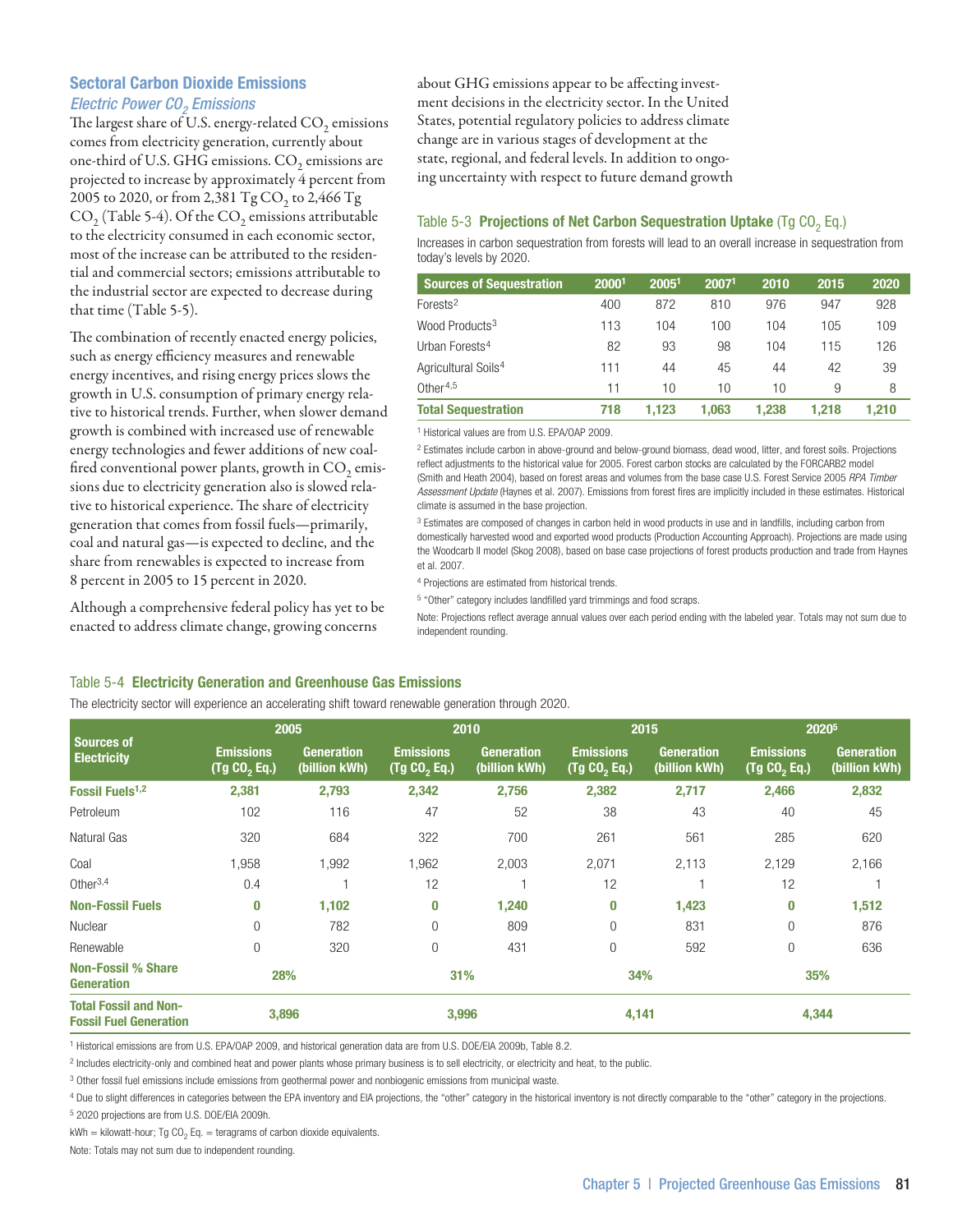## Table 5-5 U.S. Energy-Related CO<sub>2</sub> Emissions by Sector and Source<sup>1</sup> (Tg CO<sub>2</sub> Eq.)

Electricity generation accounts for the largest share—about one-third—of U.S. energy-related  $CO<sub>2</sub>$  emissions. In 2020, energy-related  $CO<sub>2</sub>$  emissions are projected to total 5,813 Tg  $CO<sub>2</sub>$ , about 2 percent higher than in 2005.

| <b>Sectors and Sources</b>  | 2005 <sup>2</sup> | 2010  | 2015  | 2020  |
|-----------------------------|-------------------|-------|-------|-------|
| <b>Electric Power</b>       | 2,381             | 2,342 | 2,382 | 2,466 |
| Petroleum                   | 102               | 47    | 38    | 40    |
| Natural Gas                 | 320               | 322   | 261   | 285   |
| Coal                        | 1,958             | 1,962 | 2,071 | 2,129 |
| Other                       | 0.4               | 12    | 12    | 12    |
| Transportation <sup>3</sup> | 1,882             | 1,835 | 1,858 | 1,853 |
| Petroleum                   | 1,848             | 1,800 | 1,823 | 1,817 |
| Natural Gas                 | 33                | 35    | 35    | 36    |
| Electricity                 | 5                 | 4     | 5     | 6     |
| Industrial $3$              | 828               | 805   | 839   | 840   |
| Petroleum                   | 330               | 336   | 326   | 321   |
| Natural Gas                 | 382               | 370   | 389   | 387   |
| Coal                        | 116               | 99    | 124   | 132   |
| Electricity                 | 731               | 580   | 607   | 610   |
| Residential <sup>3</sup>    | 358               | 363   | 346   | 344   |
| Petroleum                   | 95                | 93    | 83    | 78    |
| Natural Gas                 | 262               | 268   | 262   | 265   |
| Coal                        | 1                 | 1     | 1     | 1     |
| Electricity                 | 849               | 879   | 855   | 882   |
| Commercial <sup>3</sup>     | 222               | 225   | 223   | 224   |
| Petroleum                   | 50                | 45    | 42    | 41    |
| Natural Gas                 | 163               | 173   | 174   | 176   |
| Coal                        | 9                 | 6     | 6     | 6     |
| Electricity                 | 797               | 879   | 916   | 968   |
| <b>U.S. Territories</b>     | 53                | 63    | 74    | 86    |

<sup>1</sup> U.S. DOE/EIA 2009h, with adjustments for bunker fuels, non-energy CO<sub>2</sub> emissions, and U.S. territories.

2 Historical emissions data are from U.S. EPA/OAP 2009.

<sup>3</sup> Sector total emissions do not include indirect emissions from electricity usage.

Note: Totals may not sum due to independent rounding.

and the costs of fuel, labor, and new plant construction, it appears that capacity planning decisions for new generating plants are already being affected by the potential impacts of policy changes that could limit or reduce GHG emissions.

This concern is recognized in the electric sector projections by adding a 3 percent premium on investment in carbon-intensive electric generation sources, leading to limited additions of new coal-fired capacity. Much less new coal capacity is projected in this report than in recent years (U.S. DOE/EIA 2009). Renewable generation is expected to be about half of cumulative new capacity additions through 2020, and is the largest source of new capacity additions. Key federal tax credits and a new loan guarantee program in ARRA are expected to lead to a significant expansion of renewable energy generation compared with a case without ARRA.

As a result of these factors, while electricity generation is projected to increase by 0.7 percent per year from

2005 to 2020,  $CO<sub>2</sub>$  emissions from electricity generation will increase by only 0.2 percent per year.

### *Residential CO2 Emissions*

Energy-related  $CO<sub>2</sub>$  emissions from the residential sector are estimated to increase by about 1.5 percent between 2005 and 2020, including indirect emissions from electricity. U.S. energy use will grow more slowly than the U.S. population because of investments in energy efficiency, including those spurred by ARRA. Emissions from electricity should increase over the projection period, while emissions from combustion of natural gas should decrease. Since population is expanding faster in the warmer climates of the West and South, less natural gas will be used for heating and more electricity will be necessary for cooling.

#### *Commercial CO<sub>2</sub> Emissions*

Commercial floorspace is expected to continue to expand, following trends in economic and population growth. Improvements in efficiency can only partly offset increases in emissions from the commercial sector. Increased disposable income will continue to lead to growth in commercial floorspace in hotels, restaurants, stores, and theaters. Growth in natural gas use, predominantly for heating, will be slower than growth in electricity use because of the more rapid growth in the South and West, where heating represents a smaller share of energy use.

#### *Industrial CO<sub>2</sub> Emissions*

Energy-related  $CO<sub>2</sub>$  emissions from the industrial sector are expected to grow slowly, from 828 Tg  $\mathrm{CO}_2$ in 2005 to 840  $Tg$  CO<sub>2</sub> in 2020. Production from energy-intensive manufacturing industries will grow more slowly than the sector average, partly accounting for the slow growth in overall emissions. Including indirect emissions from electricity, industrial emissions are expected to decline by approximately 7 percent by 2020.

#### *Transportation CO<sub>2</sub> Emissions*

Transportation-related  $CO<sub>2</sub>$  emissions are the secondlargest source of U.S. emissions. As with other energyrelated sources of  $\mathrm{CO}_2$  emissions, transportation  $\mathrm{CO}_2$ emission projections for this report are based on EIA's April 2009 update of AEO 2009, and adjusted to match international inventory convention (U.S. DOE/EIA 2009a). Future emissions in the transportation sector will be impacted by a number of factors.

As shown in Table 5-6, AEO 2009 projects that slower growth in income per capita and higher fuel costs will reduce the growth of personal travel, slowing the growth in demand for both highway and aviation fuels. AEO 2009 also projects that emissions from heavy-duty vehicles will grow more rapidly than lightduty vehicles as a result of increases in commercial activity (U.S. DOE/EIA 2009h). While not included in AEO 2009, future regulatory efforts, including the

 $^6$  See http://www.epa.gov/otaq/ climate/regulations.htm.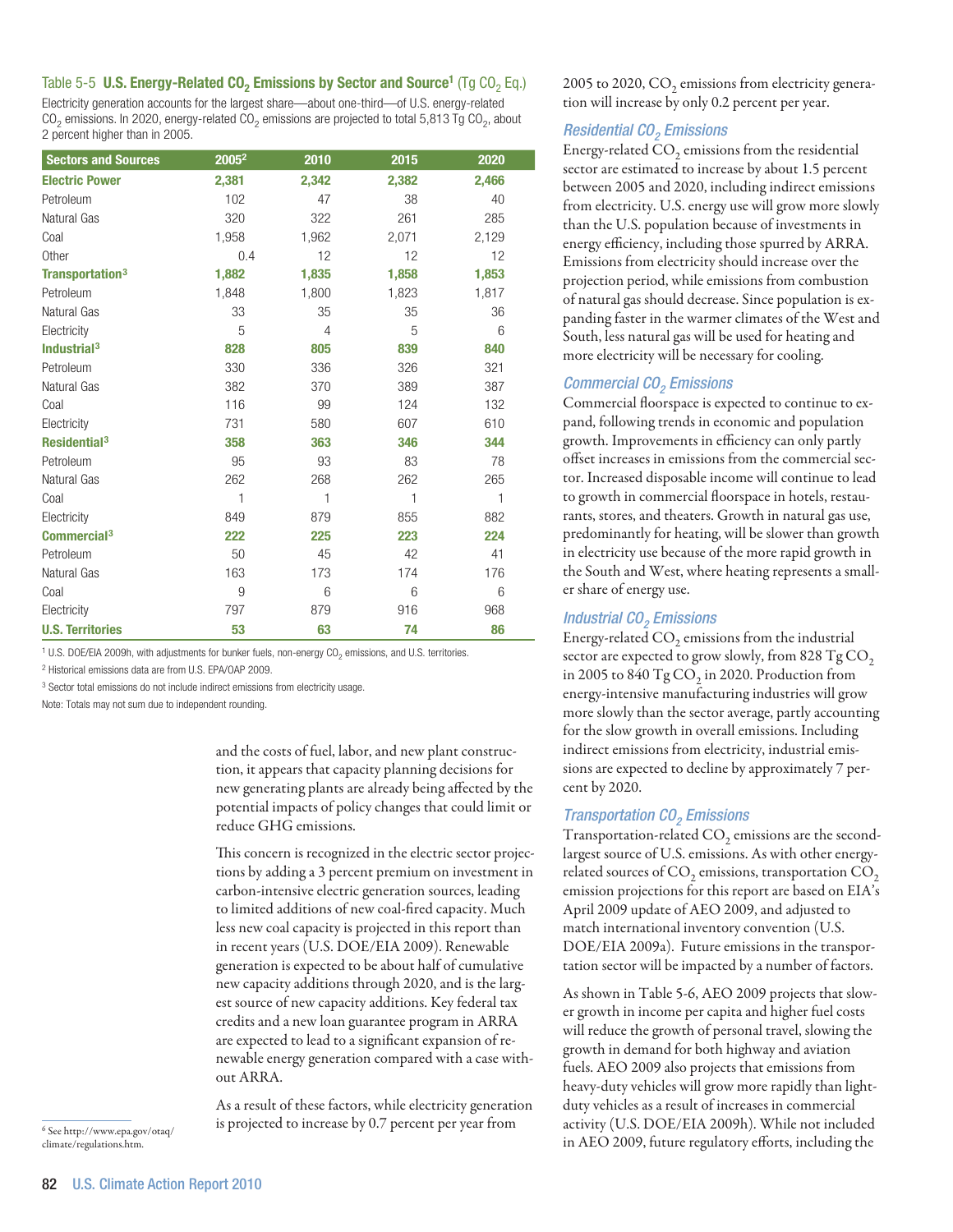## Table 5-6 Comparison of the 2002, 2006, and 2010 CAR Assumptions and Model Results for 2020

The 2010 *U.S. Climate Action Report* reflects assumptions of lower GDP growth and higher energy prices.

|                                                                           | <b>Assumptions for 2020</b> |                 |                 |  |  |
|---------------------------------------------------------------------------|-----------------------------|-----------------|-----------------|--|--|
| <b>Factors</b>                                                            | <b>2002 CAR</b>             | <b>2006 CAR</b> | <b>2010 CAR</b> |  |  |
| Real GDP (billion chain-weighted 2000 dollars) <sup>1</sup>               |                             |                 |                 |  |  |
| Reported                                                                  | 18,136                      | 17,541          | 15,398          |  |  |
| Corrected                                                                 | 17,688                      | 17,541          | 15,398          |  |  |
| Population (millions)                                                     | 325                         | 337             | 343             |  |  |
| Energy Intensity (Btu per 2000 chain-weighted dollar of GDP) <sup>2</sup> |                             |                 |                 |  |  |
| Reported                                                                  | 8,712                       | 6,877           | 6,798           |  |  |
| Corrected                                                                 | 7,398                       | 6,877           | 6,798           |  |  |
| Light-Duty Vehicle Miles Traveled (billion miles)                         | 3,631                       | 3,474           | 3,137           |  |  |
| Refiners' Acquisition Cost of Imported Crude Oil (2000 dollars/barrel)    | 24.68                       | 41.24           | 95.56           |  |  |
| Wellhead Natural Gas Price (2000 dollars/thousand cubic feet)             | 3.26                        | 4.49            | 5.67            |  |  |
| Minemouth Coal Price (2000 dollars/short ton)                             | 12.79                       | 18.52           | 22.85           |  |  |
| Average Electricity Price (2000 cents/kWh)                                | 6.5                         | 6.6             | 7.7             |  |  |
| All Sector Motor Gasoline Price (2000 dollars/gallon)                     | 1.40                        | 1.90            | 3.02            |  |  |
| Energy Consumption (quadrillion Btus)                                     | 131                         | 121             | 105             |  |  |

1 A table in the 2006 CAR reported that the real GDP, as reported in the 2002 CAR, was \$18,136 billion in 2000 dollars (while not reported as chain-weighted these are chain-weighted dollars). This appears to be an incorrect conversion from \$15,525 billion chain-weighted 1996 dollars as originally reported in the 2002 CAR. Using the deflator from the *2002 Annual Energy Outlook* (U.S. DOE/EIA 2002) for consistency, it should have been only \$17,688 billion chain-weighted 2000 dollars.  $^2$  Energy intensity, which is total energy consumption divided by real GDP, was reported as 7,920 Btu per 1996 dollar of GDP in the original 2002 CAR. In the 2006 CAR, energy intensity for the 2002 CAR was reported as 8,712 Btu per 2000 dollar of GDP. Using a corrected real GDP, energy intensity in the 2002 CAR should be 7,398 Btu per chain-weighted 2000 dollar of GDP.

Btus = British thermal units;  $CAR = U.S.$  Climate Action Report;  $GDP =$  gross domestic product;  $kWh =$  kilowatt-hour. Sources: U.S. DOE/EIA 2002, 2009h.

GHG tailpipe standards proposed on September 28, 2009,<sup>6</sup> will bring about additional reductions in future GHG emissions.

# Assumptions Used to Estimate Future GHG Emissions

## Changes Between the 2006 CAR and the 2010 CAR, Including the Effects of New Policies and Measures

GHG emissions under the "with measures" case presented in this report are significantly lower than emission estimates in the 2006 CAR. These differences can be traced to a combination of changes in policies, energy prices, and economic growth. In the 2006 CAR, emissions increased by 19 percent from the reported 2000 levels, versus a 5.6 percent increase from 2000 levels by 2020 (4 percent from 2005 to 2020) in this 2010 CAR.

Current estimates of energy-related  $CO<sub>2</sub>$  emissions include the effects of a number of policies that have been implemented since the analysis was completed for the 2006 CAR. These policies include ARRA and the Energy Independence and Security Act of 2007. They also include various state vehicle technology programs and renewable portfolio standards that have been implemented since 2006 and the Regional Greenhouse Gas Initiative in the northeastern and Mid-Atlantic United States. In addition, anticipation

of future limits on GHG emissions has already shifted business practices. Analysis of the changes in energyrelated CO<sub>2</sub> emission projections between the 2006 CAR and the 2010 CAR shows that about half of them are due to the influence of newly implemented or anticipated public policies, equivalent to about 500  $Tg CO$ , in 2020.

Changes in long-term economic growth estimates and energy prices account for the remaining changes in projected emissions between the 2006 CAR and the 2010 CAR. The macroeconomic projection used for this report estimates that the U.S. economy will grow by an average of 2.3 percent per year through 2020. This is a significant departure from the 3.0 percent projection in the 2006 CAR. The anticipated price of oil in 2020 has doubled along with significant increases in the anticipated prices of natural gas, coal, and electricity (U.S. DOE/EIA 2009).

## Description of NEMS and Methodology

EIA's Office of Integrated Analysis and Forecasting developed and maintains the National Energy Modeling System (NEMS). The projections in NEMS are developed using a market-based approach to energy analysis. For each fuel and consuming sector, NEMS balances energy supply and demand, accounting for economic competition among the various energy fuels and sources. The time horizon of NEMS is 2005 through 2030, approximately 25 years into the future.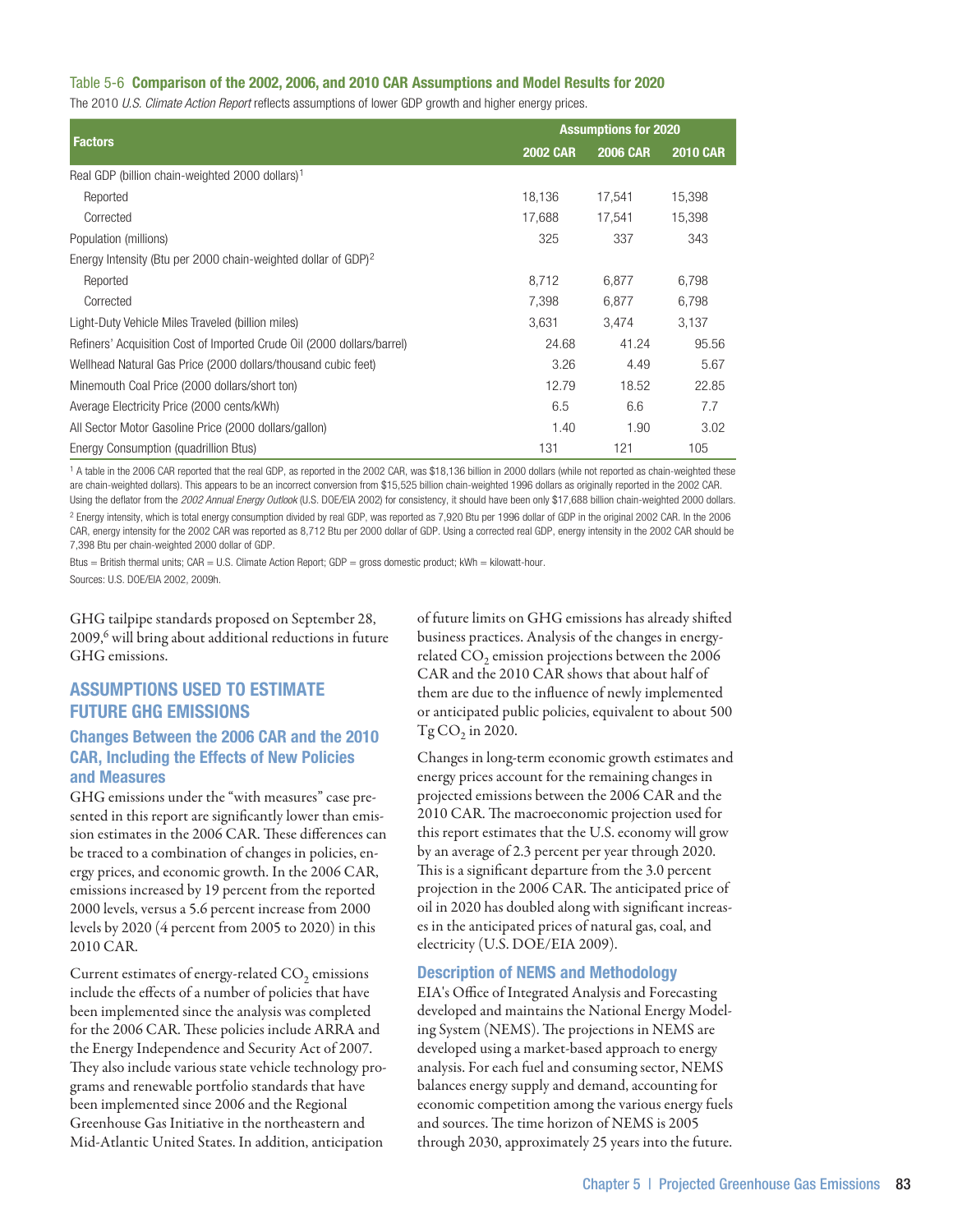NEMS is organized and implemented as a modular system. The modules represent each of the fuel supply markets, conversion sectors, and end-use consumption sectors of the energy system. NEMS also includes macroeconomic and international modules. The primary flows of information among the modules are the delivered prices of energy to end users and the quantities consumed by product, region, and sector. The delivered fuel prices encompass all the activities necessary to produce, import, and transport fuels to end users. The information flows also include other data on such areas as economic activity, domestic production, and international petroleum supply.

Each NEMS component represents the impacts and costs of existing legislation and environmental regulations that affect that sector. NEMS accounts for all combustion-related  $CO<sub>2</sub>$  emissions, as well as emissions of sulfur dioxide, nitrogen oxides, and mercury from the electricity generation sector. The potential impacts of pending or proposed federal and state legislation, regulations, or standards—or of sections of legislation that have been enacted but that require funds or implementing regulations that have not been provided or specified—are not reflected in NEMS.

Table 5-6 shows the underlying assumptions and results in NEMS for the year 2020 and how they have changed from the 2002 and 2006 CARs.

# Key Uncertainties Affecting Projected GHG Emissions

Any projection of future emissions is subject to considerable uncertainty. In the short term (less than five years), the key factors that can increase or decrease estimated net emissions include unexpected changes in retail energy prices, shifts in the competitive relationship between natural gas and coal in electricity generation markets, changes in economic growth, abnormal winter or summer temperatures, and imperfect projection methods. Additional factors may influence emission rates over the longer term, notably technology developments, shifts in the composition of economic activity, and changes in government policies. Finally, the indirect effects and interactions among some emission sources are not fully considered in the projections. For example, the indirect effects of increased biofuel production are not considered.

#### *Technology Development*

The projections of U.S. GHG emissions take into consideration likely improvements in technology over time. For example, technology-based energy efficiency gains, which have contributed to reductions in U.S. energy intensity for more than 30 years, are expected to continue. However, while long-term trends in technology are often predictable, the specific areas in which significant technology improvements will occur and the specific new technologies that will become

dominant in commercial markets are highly uncertain, especially over the long term.

Unexpected scientific and technical breakthroughs can cause changes in economic activities with dramatic effects on patterns of energy production and use. Such breakthroughs could enable the United States to considerably reduce future GHG emissions. While U.S. government and private support of research and development efforts can accelerate the rate of technology change, the effect of such support on specific technology developments remains to be seen.

#### *Regulatory or Statutory Changes*

The current projections of U.S. GHG emissions do not include the effects of any legislative or regulatory action that was not finalized before March 31, 2009. Consequently, the projections do not include any increase in the stringency of equipment efficiency standards, even though existing law requires DOE to periodically strengthen its existing standards and issue new standards for other products. Similarly, the projections do not include the Obama administration's proposed goals of reducing U.S. GHG emissions by 17 percent below 2005 levels in 2020 and 83 percent in 2050. However, the GHG projections do reflect some of the uncertainty surrounding the adoption of national climate policy and, in particular, the decreased investment in new coal power capacity that results from this uncertainty.

#### *Energy Prices*

The relationship between energy prices and emissions is complex. Lower energy prices generally reduce the incentive for energy conservation and tend to encourage increased energy use and related emissions. However, a reduction in the price of natural gas relative to other fuels could encourage fuel switching that, in turn, could reduce carbon emissions. Alternatively, coal could become more competitive vis-à-vis natural gas, which could increase emissions from the power sector.

The energy-related CO<sub>2</sub> projections reflect a shift in oil market assumptions, with projected oil prices substantially higher than in previous analyses (U.S. DOE/ EIA 2006, 2009a, 2009b). However, energy and oil price projections are subject to significant uncertainty. Decreases in delivered energy prices could result from increased competition in the electric utility sector or improved technology. On the other hand, energy price increases could result from the faster-than-expected depletion of oil and gas resources, from political or other disruptions in oil-producing countries, or from increases in oil demand abroad.

### *Economic Growth*

Economic growth increases the future demand for energy services, such as vehicle miles traveled, amount of lighted and ventilated space, and process heat used